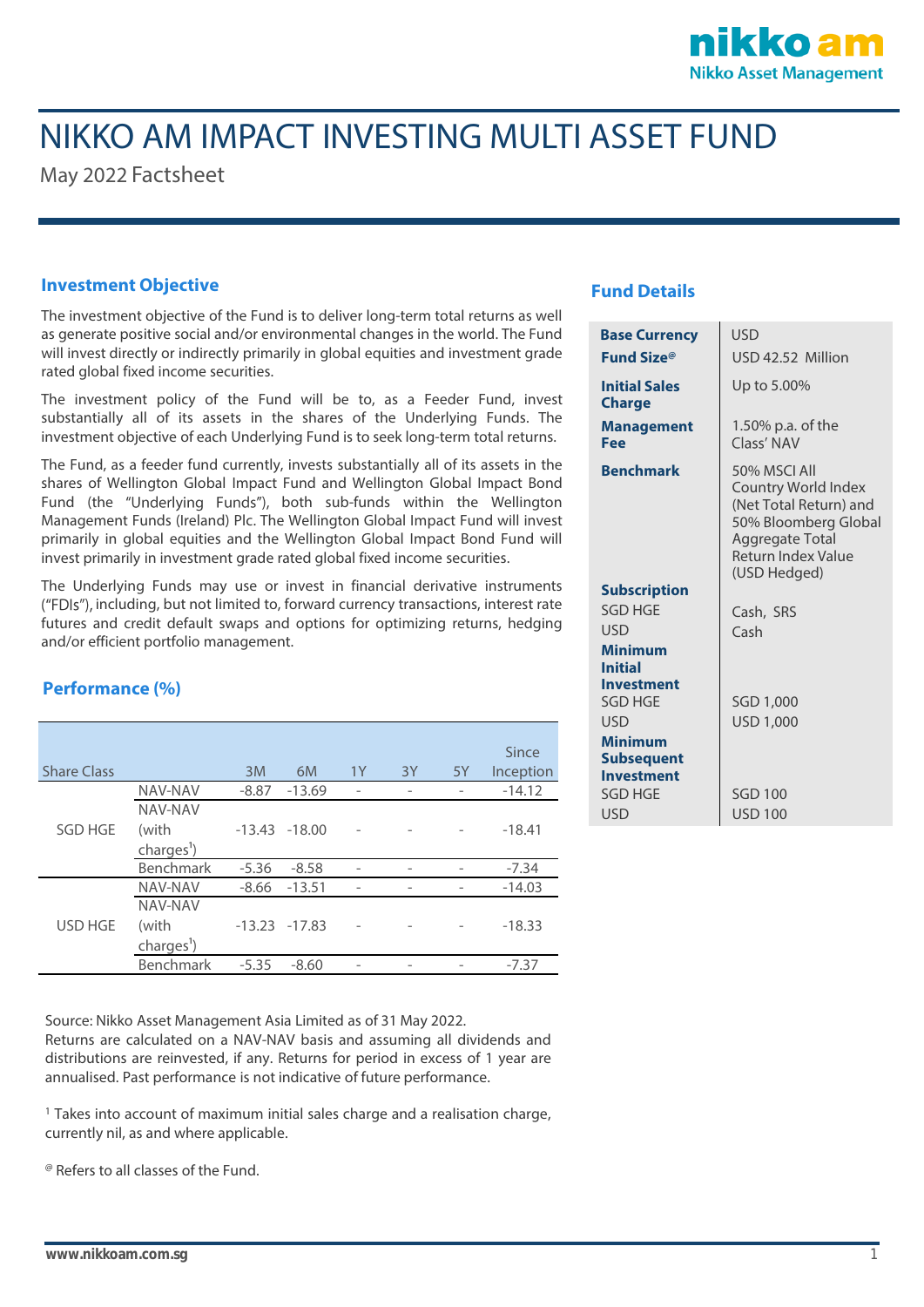### **Nikko AM Impact Investing Multi Asset Fund Asset Allocation**



Source: Nikko Asset Management Asia Limited as of 31 May 2022 .

## **Wellington Global Impact Fund (the "Underlying Funds") Fund Holdings**

| <b>Top 10 Holdings</b>      | Weight |
|-----------------------------|--------|
| Koninklijke DSM NV          | 2.1%   |
| Popular Inc                 | 2.2%   |
| GoDaddy Inc                 | 2.3%   |
| <b>Boston Properties</b>    | 2.3%   |
| Acciona SA                  | 2.3%   |
| Westinghouse Air            | 2.4%   |
| <b>Sun Communities Inc.</b> | 2.4%   |
| <b>Agilent Technologies</b> | 2.4%   |
| Danaher Corp                | 2.8%   |
| <b>Boston Scientific</b>    | 3.1%   |
|                             |        |

### **Theme Allocation Regional Allocation**

#### 61.4% 19.1% 15.4% 2.1% 1.2% 0.7% 0% 50% 100% North America Europe Emerging Markets Middle East/Developed Japan Asia Pacific ex Japan 18.6% 18.4% 11.7% 10.7% 8.2% 5.2% 0% 50% 100% Health Resource Efficiency Financial Inclusion Digital Divide Safety and Security Affordable Housing

Source: Wellington Asset Management as of 31 May 2022.

Allocation may not add up to 100% due to rounding. Allocation charts excludes cash and cash equivalents.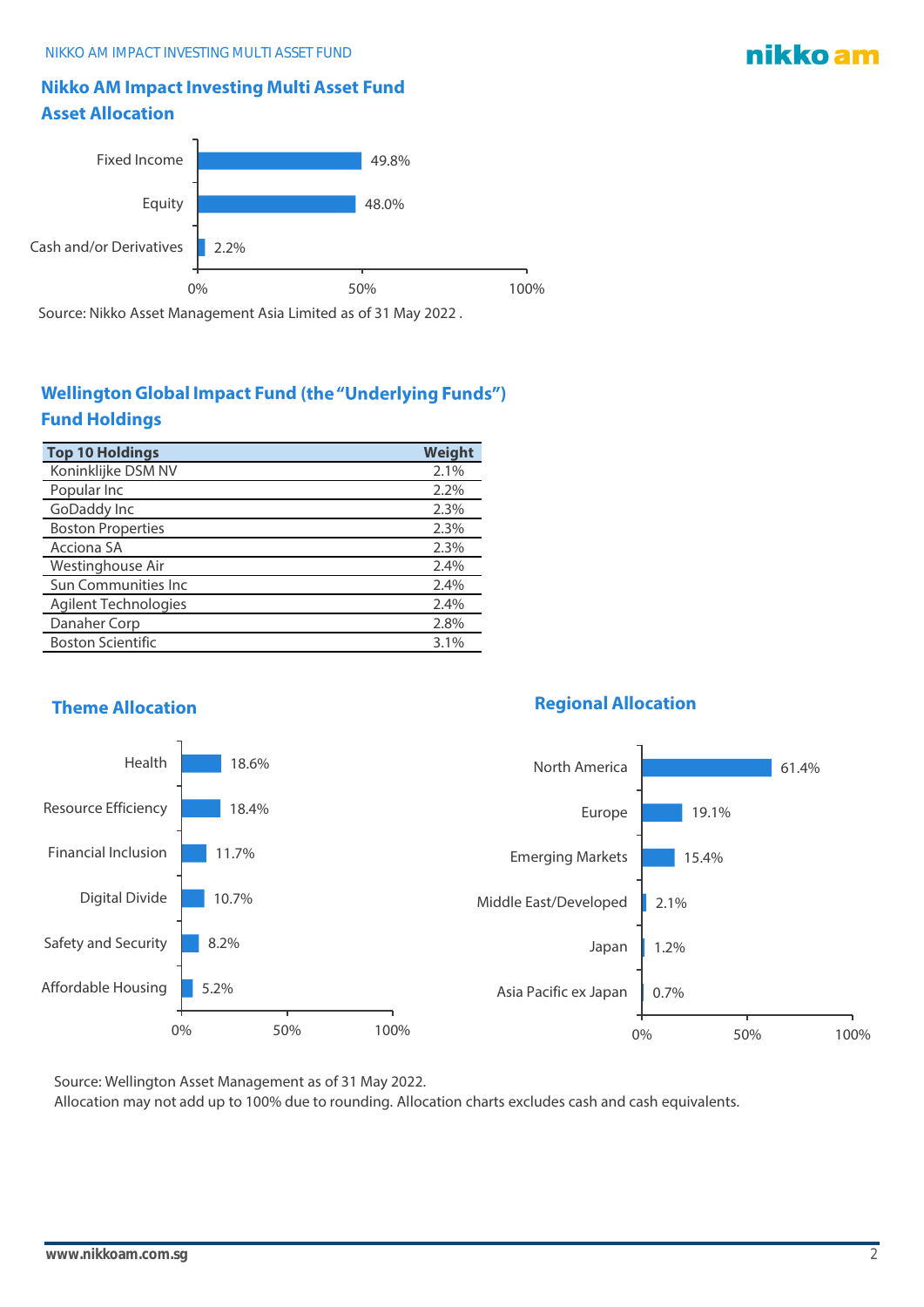### **Wellington Global Impact Bond Fund (the "Underlying Funds")**

#### **Fund Holdings**

| <b>Top 10 Holdings</b>                | Weight |
|---------------------------------------|--------|
| Fannie or Freddie 201-JUN-52 N        | 1.3%   |
| UK Gilt RegS??? RgSS 1.5000% 07-31-53 | 1.4%   |
| Fannie Mae Pool 201-FEB-52 N          | 1.7%   |
| Fannie Mae Pool 201-MAR-52 N          | 1.7%   |
| Fannie Mae Pool 2.5 01-DEC-51 N       | 1.8%   |
| UNEDIC ASSEO Re RgSS 0.0100% 05-25-31 | 1.8%   |
| Fannie Mae Pool 3 01-FEB-52 N         | 1.9%   |
| UK Gilt RegS??? RgSS 0.8750% 07-31-33 | 2.2%   |
| Deutsche Bundes RgSS 0.0000% 08-15-31 | 3.2%   |
| Fannie or Freddie 2.5 01-JUN-52 N     | 5.5%   |

| Multi-theme                         | 29.4% |
|-------------------------------------|-------|
| Affordable Housing                  | 24.5% |
| <b>Financial Inclusion</b>          | 12.1% |
| Resource Efficiency                 | 11.9% |
| Health                              | 6.7%  |
| Education & Training                | 6.2%  |
| Alternative Energy                  | 5.7%  |
| Digital Divide                      | 3.4%  |
| Clean Water & Sanitation            | 0.9%  |
| Resource Stewardship                | 0.9%  |
| Safety & Security                   | 0.8%  |
| Sustainable Agriculture & Nutrition | 0.3%  |

### **Fund Characteristics**

| <b>Yield</b><br>to Worst <sup>2</sup> | <b>Effective</b><br>Duration <sup>3</sup> | <b>Average Credit</b><br>Rating <sup>4</sup> |  |
|---------------------------------------|-------------------------------------------|----------------------------------------------|--|
| (%)                                   | (years)                                   |                                              |  |
| 4.08                                  | 7.01                                      | Aa3                                          |  |

Source: Wellington Asset Management as of 31 May 2022.

Allocation may not add up to 100% due to rounding. Allocation charts excludes cash and cash equivalents.

<sup>2</sup>Yield to Worst is the lowest potential yield that can be received on a bond without the issuer actually defaulting. It is calculated by making worst-case scenario assumptions on the issue by calculating the returns that would be received if provisions, including prepayment, call or sinking fund, are used by the issuer.

<sup>3</sup>Effective duration is a measure of bond price sensitivity to the change of interest rates. It is calculated by shifting the yield curve up and down (parallel) by a small (but equal) amount, and calculate the percentage change of the price to the change of interest rates.

<sup>4</sup>Credit Ratings are calculated using asset rating from different rating agencies.

### **Theme Allocation Regional Allocation**

United States

Europe



*EE stands for Emerging Europe & ME stands for Middle East*

0% 25% 50%

39.2%

25.3%